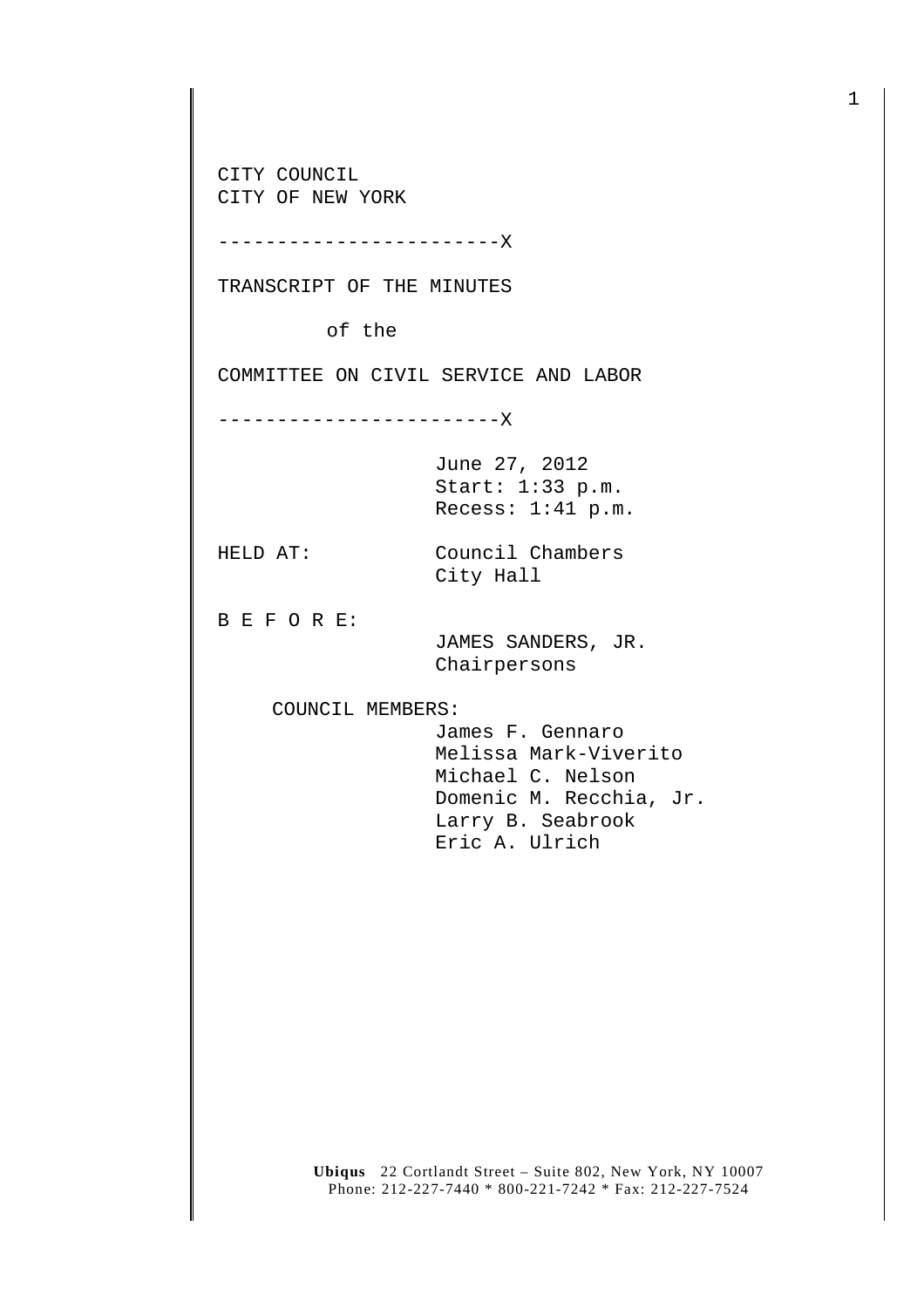| $\mathbf 1$ | $\sqrt{2}$<br>COMMITTEE ON CIVIL SERVICE AND LABOR |
|-------------|----------------------------------------------------|
| 2           | CHAIRPERSON SANDERS: We will begin                 |
| 3           | this hearing. Good afternoon and thank you for     |
| 4           | coming. My name is Council Member James Sanders,   |
| 5           | Jr. and I am the chair of the Committee on Civil   |
| 6           | Service and Labor. First a quick reminder that we  |
| 7           | are now webcasting live and recordings of the      |
| 8           | hearings will be available on our website. Today   |
| $\mathsf 9$ | we are voting upon whether to accept the Mayor's   |
| 10          | veto message M 818-2012, communication from the    |
| 11          | Mayor, Mayor's veto and disapproval message of     |
| 12          | introductory number 658-A in relation to a local   |
| 13          | law to amend the administrative code of the city   |
| 14          | of New York in relation to the waiver of public    |
| 15          | employees organizations' rights when submitting    |
| 16          | grievances to arbitration under the New York City  |
| 17          | collective bargaining law and voting on whether to |
| 18          | override the Mayor's veto of Introduction 658-A.   |
| 19          | As I said at the first hearing,                    |
| 20          | this is a bill that I am proud to sponsor even     |
| 21          | though it's technical and relates to just one      |
| 22          | paragraph of the collective bargaining law of the  |
| 23          | city of New York. When a unionized city worker     |
| 24          | goes to his or her union with a contract dispute,  |
| 25          | they are required to go to binding arbitration     |
|             |                                                    |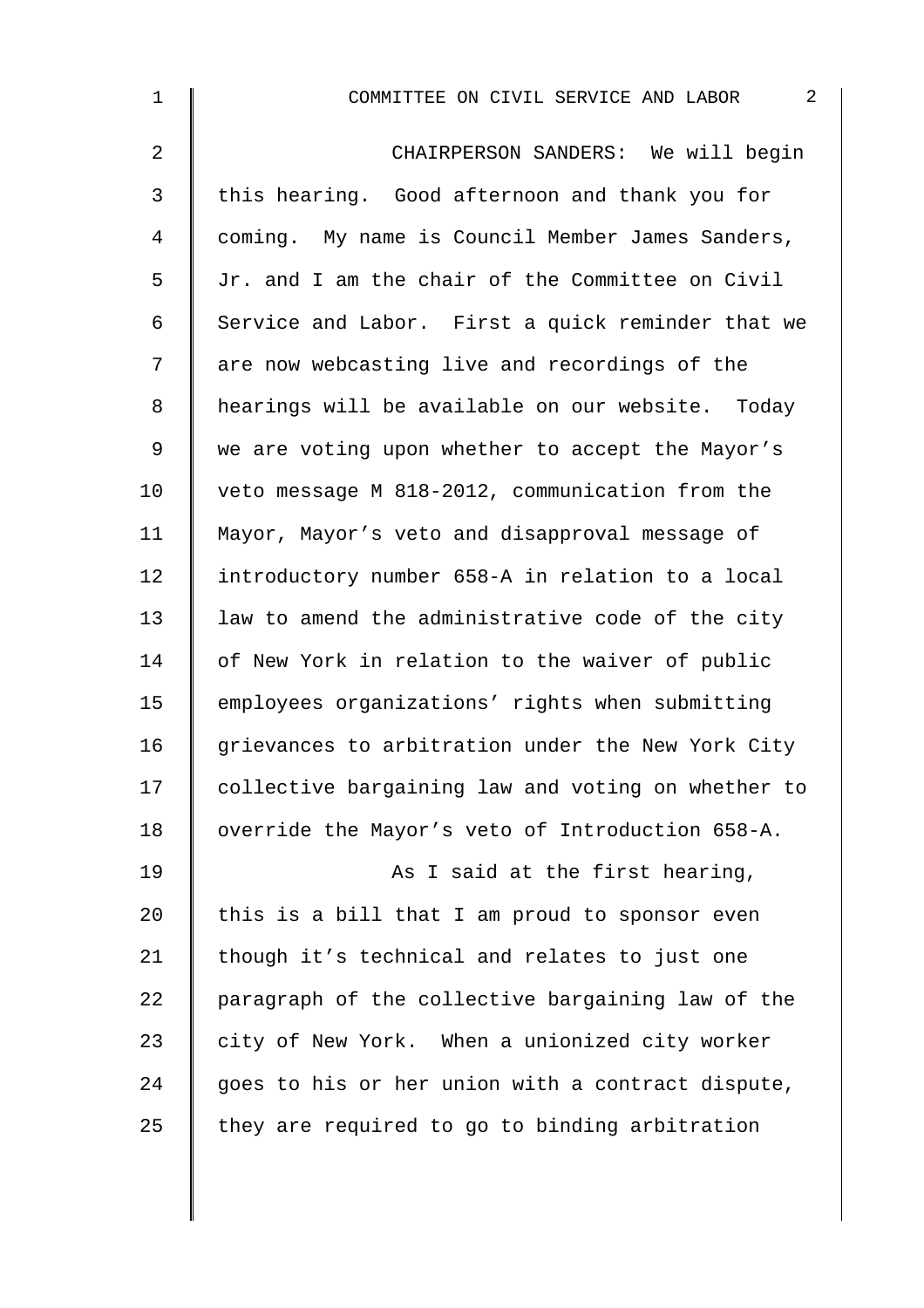| $\mathbf{1}$   | $\mathfrak{Z}$<br>COMMITTEE ON CIVIL SERVICE AND LABOR       |
|----------------|--------------------------------------------------------------|
| 2              | with the city at the independent New York City               |
| 3              | Office of Collective Bargaining. When a grievance            |
| $\overline{4}$ | is filed, the member and the union are required              |
| 5              | under Section 12.3.12 of the New York City Code to           |
| 6              | sign a waiver. No one disputes that this waiver              |
| 7              | prevents the worker or union from going to court             |
| 8              | to relitigate [phonetic] the contract claims.                |
| 9              | These claims can only be decided by arbitration;             |
| 10             | however, it has been recently disputed as to                 |
| 11             | whether separate claims by the worker or union are           |
| 12             | not related to the contract. In other words, the             |
| 13             | statutory constitutional or common law claims can            |
| 14             | be separately brought in court. The Office of                |
| 15             | Collective Bargaining testified at our February              |
| 16             | 208 <sup>th</sup> , 2012 hearing that the waiver should only |
| 17             | apply to the contract claims, but a recent court             |
| 18             | decision Roberts v. Bloomberg has stated that all            |
| 19             | claims are waived even claims that the arbiter               |
| 20             | cannot legally decide. This bill would amend the             |
| 21             | collective bargaining law to clarify the only                |
| 22             | contract claims are waived, which would allow                |
| 23             | other noncontract claims to be decided by a court.           |
| 24             | That is the essence of this bill. The Mayor's                |
| 25             | veto states in relevant part "this bill would all            |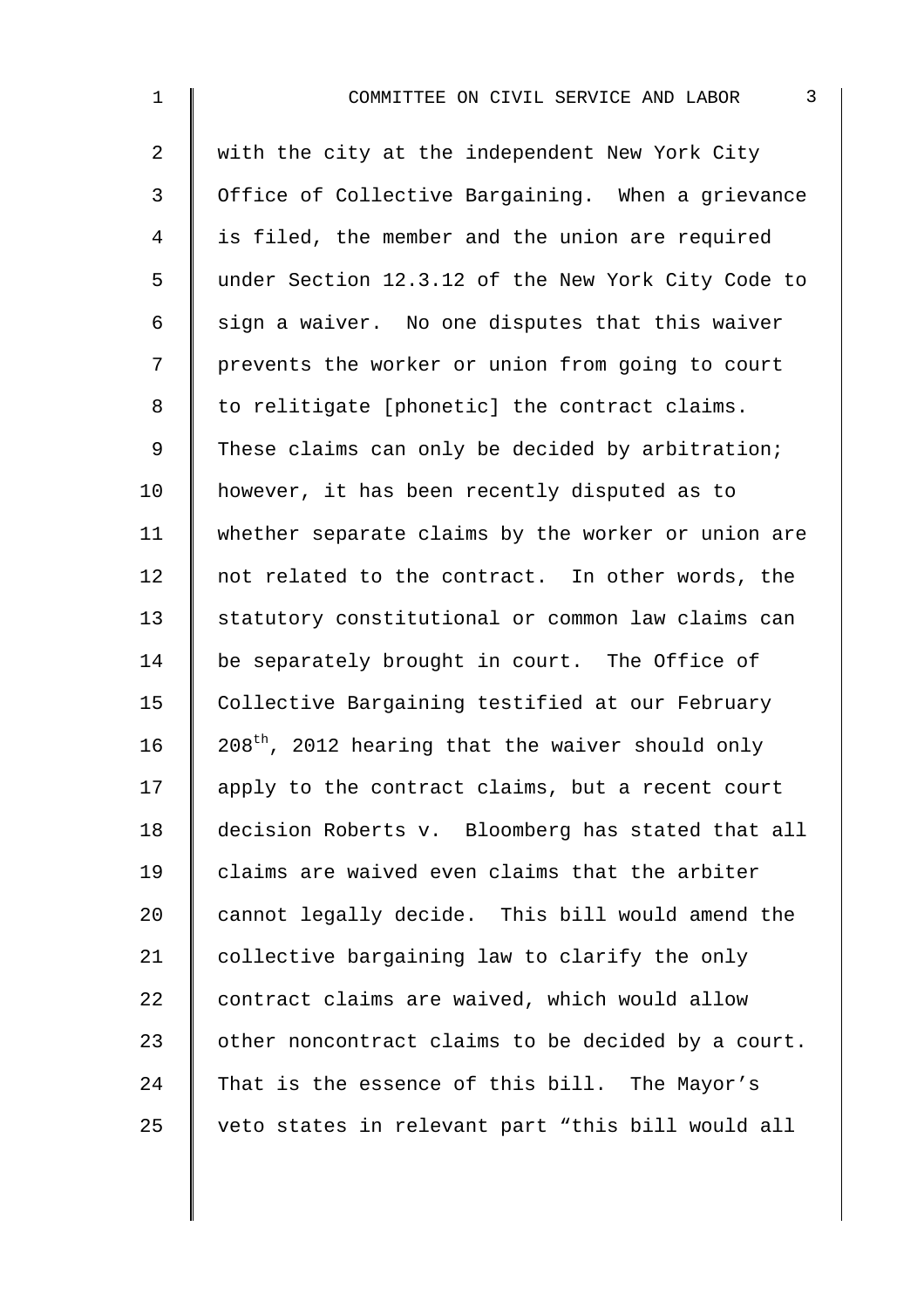| $\mathbf 1$    | 4<br>COMMITTEE ON CIVIL SERVICE AND LABOR          |
|----------------|----------------------------------------------------|
| $\overline{2}$ | but eliminate the longstanding statutory waiver    |
| $\mathfrak{Z}$ | requirements that is codified in the city's        |
| 4              | collective bargaining law found in the Section 12- |
| 5              | 312.D of the administrative code. This will        |
| 6              | invite inconsistent decisions, outcomes and orders |
| 7              | and will result in unnecessary litigation and      |
| 8              | waste of judicial resources." On this point, I     |
| 9              | will defer to the independent Office of Collective |
| 10             | Bargaining, the people who actually obtain these   |
| 11             | waivers. Their policy has been for at least 15     |
| 12             | years that these waivers can only apply to         |
| 13             | contract claims. The general counsel for the OCB   |
| 14             | testified at the first hearing of this bill in     |
| 15             | favor of this legislation and told us this bill    |
| 16             | returns the city to the status quo before Robert   |
| 17             | v. Bloomberg reinterpreted this section. Thank     |
| 18             | you again for coming. We have been joined by       |
| 19             | Council Members Gennaro, Recchia, Melissa Mark-    |
| 20             | Viverito, and other Council Members will come as   |
| 21             | it goes through. I would like to thank the         |
| 22             | Committee staff, Matthew Carlin our counsel and    |
| 23             | Faith Corbett our policy analyst. We will now      |
| 24             | proceed to the vote to accept and file the Mayor's |
| 25             | veto message M818-2012 and readopt Intro No. 658-A |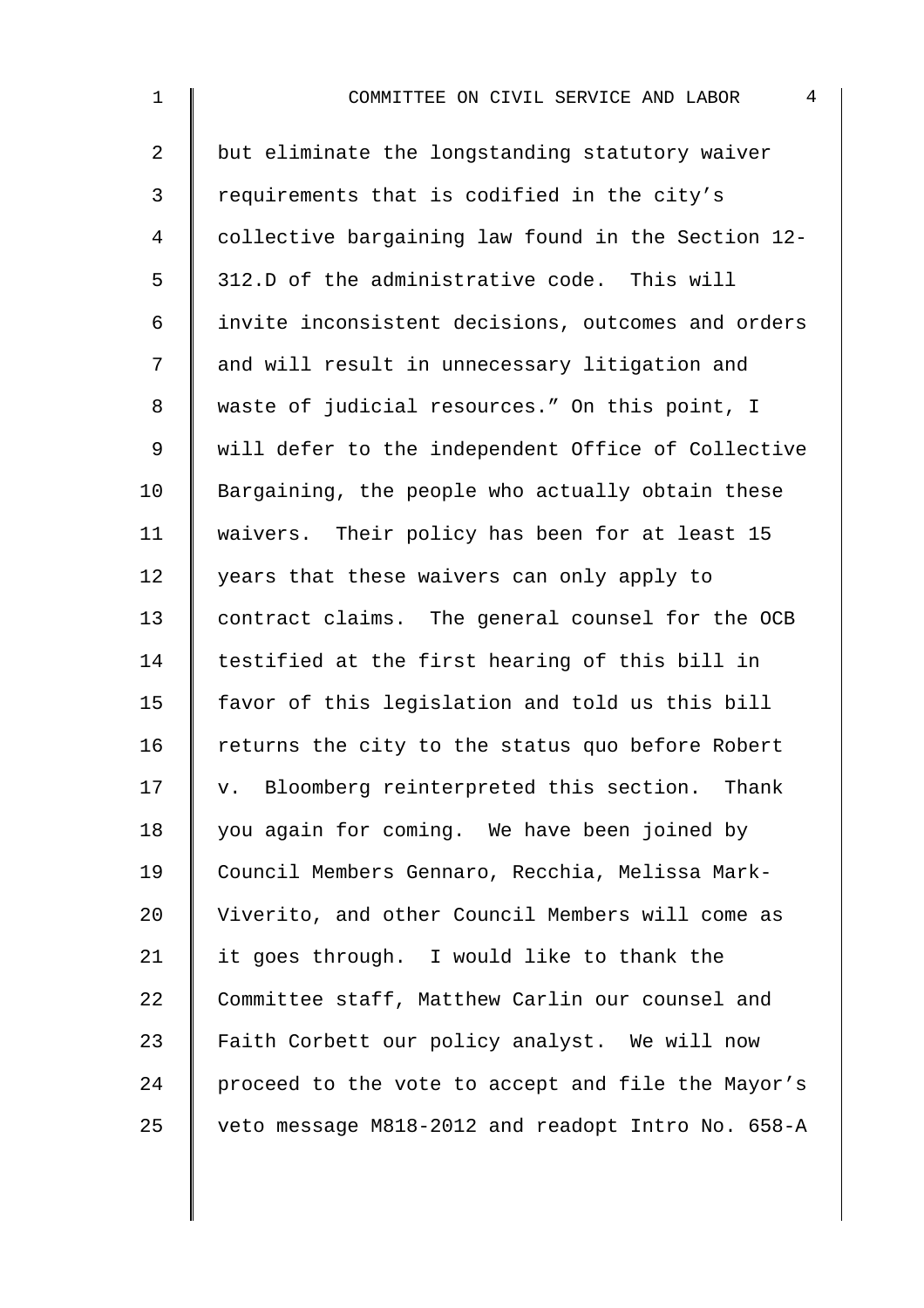| 5<br>COMMITTEE ON CIVIL SERVICE AND LABOR         |
|---------------------------------------------------|
| and recommend that the full Council override this |
| veto. I urge my colleagues to vote yes on both.   |
| Our clerk will now record the vote.               |
| COMMITTEE CLERK: Kevin Pin,                       |
| Committee Clerk. Roll call in the Committee on    |
| Civil Service and Labor. Council Member Sanders?  |
| Chairperson sanders: Absolutely.                  |
| COMMITTEE CLERK: Gennaro?                         |
| COUNCIL MEMBER GENNARO: Yes, and I                |
| thank you for your leadership, Mr. Chairman, and  |
| I'm proud to be a co-sponsor of this measure. I   |
| vote yes.                                         |
| COUNCIL MEMBER RECCHIA: Aye on                    |
| all.                                              |
| COMMITTEE CLERK: Mark-Viverito?                   |
| COUNCIL MEMBER MARK-VIVERITO:<br>$\mathbf{I}$     |
| vote aye.                                         |
| COMMITTEE CLERK: By vote of four                  |
| in the affirmative, zero in the negative and no   |
| abstentions, the items have been adopted.         |
| Members, please sign the Committee report.        |
| CHAIRPERSON SANDERS: This hearing                 |
| will be left open for a half an hour so that      |
| colleagues in different hearings can get to it. I |
|                                                   |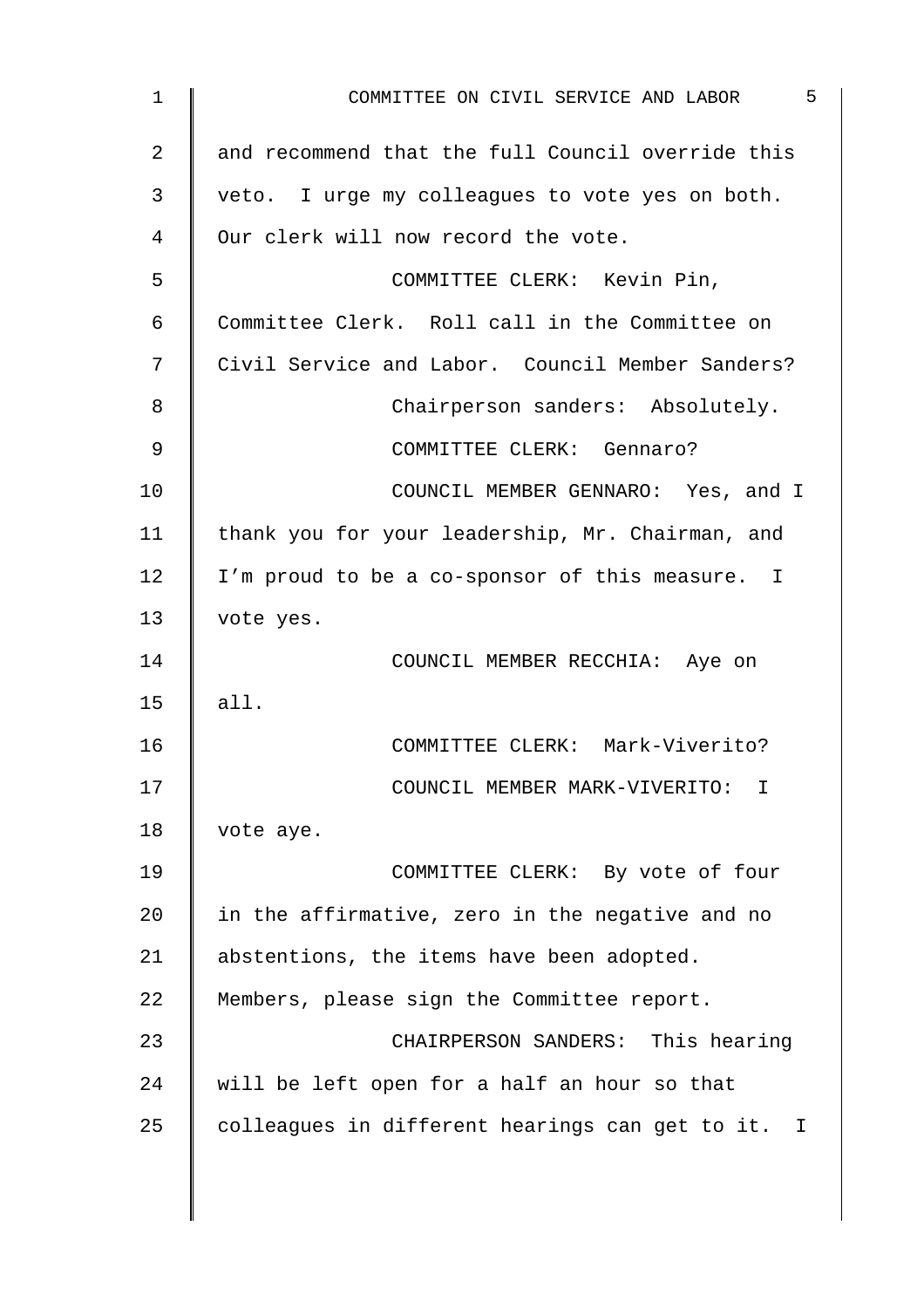| $\mathbf{1}$   | COMMITTEE ON CIVIL SERVICE AND LABOR       | 6 |
|----------------|--------------------------------------------|---|
| $\overline{2}$ | thank everyone for being here.             |   |
| $\mathfrak{Z}$ | [gavel]                                    |   |
| $\overline{4}$ | COMMITTEE CLERK: Ulrich?                   |   |
| 5              | COUNCIL MEMBER ULRICH: Mr.                 |   |
| 6              | Chairman, I vote aye. Thank you very much. |   |
| 7              | COMMITTEE CLERK: The vote stands           |   |
| 8              | at five in the affirmative.                |   |
| 9              | [long pause]                               |   |
| 10             | COMMITTEE CLERK: Nelson?                   |   |
| 11             | COUNCIL MEMBER NELSON: Aye.                |   |
| 12             | COMMITTEE CLERK: The vote stands           |   |
| 13             | at six in the affirmative.                 |   |
| 14             | [pause]                                    |   |
| 15             | COUNCIL MEMBER NELSON: This                |   |
| 16             | meeting is adjourned.                      |   |
| 17             | [gavel]                                    |   |
|                |                                            |   |
|                |                                            |   |
|                |                                            |   |
|                |                                            |   |
|                |                                            |   |
|                |                                            |   |
|                |                                            |   |
|                |                                            |   |